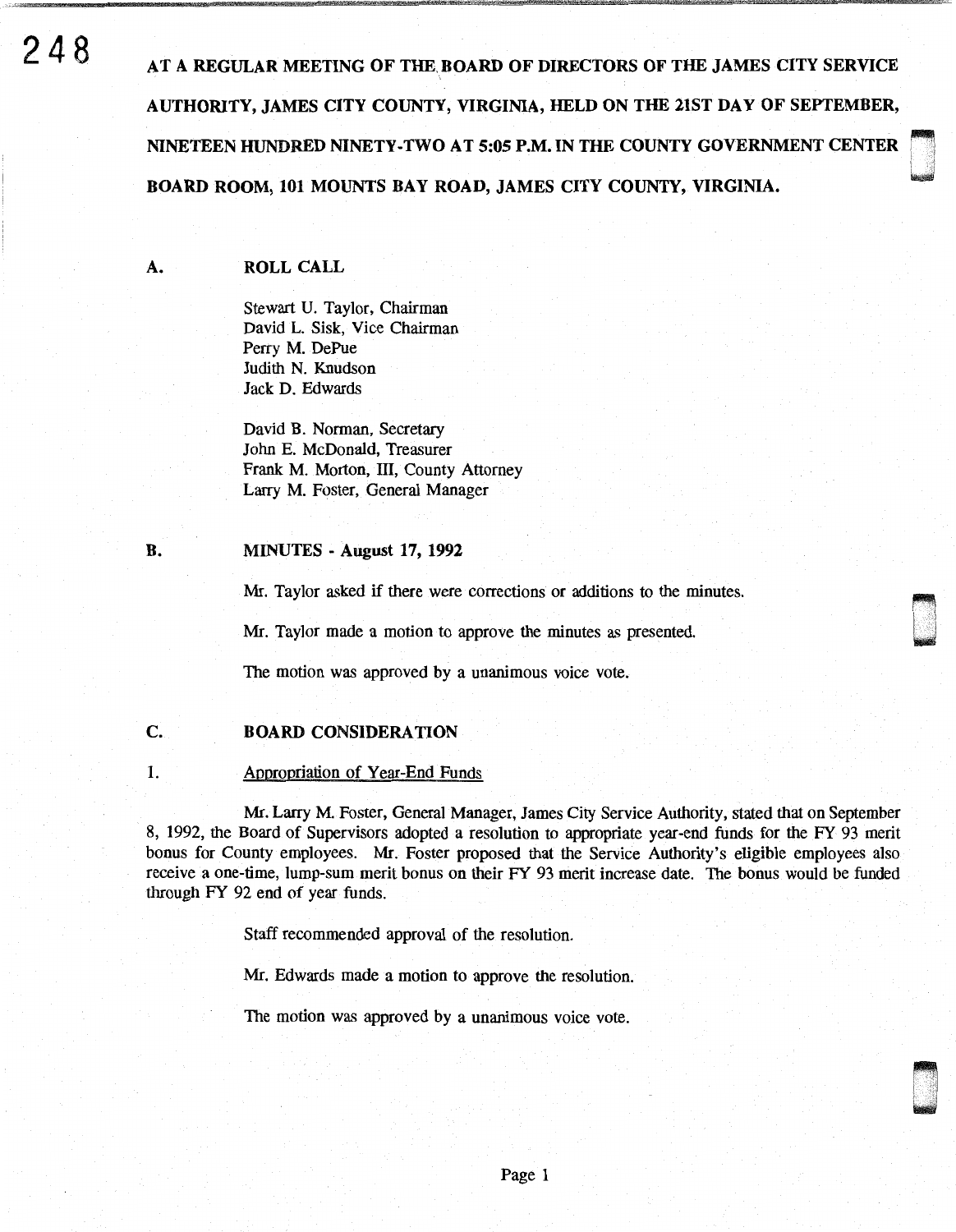# RESOLUTION **249**

#### APPROPRIATION - YEAR-END FUNDS

WHEREAS, the Board of Directors of the James City Service Authority has generated a year-end surplus of \$236,065 for the fiscal year ended June 30, 1992, in the Capital Improvements Program.

NOW, THEREFORE, BE IT RESOLVED that the Board of Directors of the James City Service Authority, James City County, Virginia, hereby appropriates the June 30, 1992, year-end surplus funds, as follows:

| Merit Bonus Program | \$27,000 |
|---------------------|----------|
| <b>CIP - FY 93</b>  | 209,065  |
|                     |          |

\$236,065

2.

:I

1i ,,

#### Water Connection - York County to James City Service Authority System

Mr. Foster stated that the Board of Supervisors of York County approved a resolution requesting authorization for Mrs. Alma S. Milburn, 5476 Mooretown Road, to connect to the James City Service Authority Water System because of a failing private well.

Staff recommended approval of the resolution.

Mr. Sisk made a motion to approve the resolution.

The motion was approved by a unanimous voice vote.

# **RESOLUTION**

#### AUTHORIZATION TO CONNECT 5476 MOORETOWN ROAD IN

#### YORK COUNTY TO JAMES CITY SERVICE AUTHORITY WATER SYSTEM

WHEREAS, the Board of Supervisors of York County approved a resolution on July 16, 1992, petitioning the James City Service Authority to provide water services to a residence located at 5476 Mooretown Road; and

- WHEREAS, the James City Service Authority has a water main located along Mooretown Road immediately adjacent to the property; and
- WHEREAS, the property will be subject to all fees associated with connecting to the James City Service Authority Water System.
- NOW, THEREFORE, BE IT RESOLVED that the Board of Directors of James City Service Authority, James City County, Virginia, authorizes the connection of the residence at 5476 Mooretown Road in York County to the James City Service Authority Water System.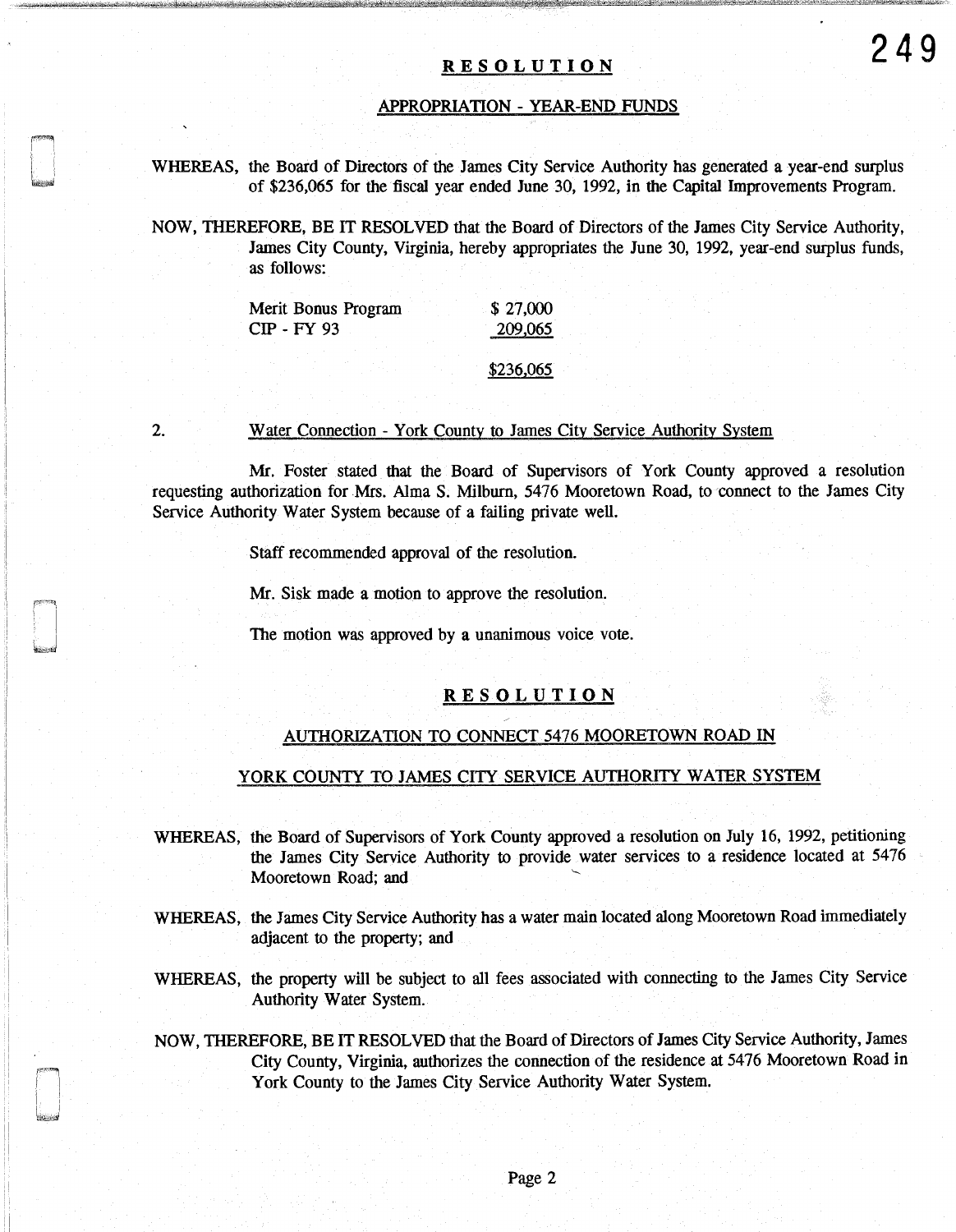### 3. Consent Order - Virginia Department of Health

Mr. Foster stated that the Consent Order addressed violations experienced by the James City Service Authority in meeting Primary Maximum Contaminant Levels for Total Coliform as required by the Safe Drinking Water Act. He further stated that the Order required the Service Authority to submit a plan for how it will address the coliform violations within 90 days.

Staff recommended approval of the resolution.

Mr. Taylor made a motion to approve the resolution.

The motion was approved by a unanimous voice vote.

# RESOLUTION

#### CONSENT ORDER - VIRGINIA DEPARTMENT OF HEALTH

- WHEREAS, the James City Service Authority has exceeded the Primary Containment Level for total coliform bacteria in its Central and Glenwood water systems for the month of July, 1992; and
- WHEREAS, the Virginia Department of Health has asked the James City Service Authority to enter into a Consent Order that requires the submittal of a Plan of Action to address the violation within 90 days of the effective Order.
- NOW, THEREFORE, BE IT RESOLVED by the Board of Directors of the James City Service Authority,~ James City County, Virginia, that the General Manager of the James City Service Authority is authorized to sign the Consent Order on behalf of the James City Service Authority.
- 4. Water Extension Agreement for the City of Newport News

Mr. Foster stated that a Newport News Water Extension Agreement for Wareham's Point, Phase III, had been received and recommended approval of the resolution.

Mr. Sisk made a motion to approve the resolution.

The motion was approved by a unanimous voice vote.

#### RESOLUTION

#### CITY OF NEWPORT NEWS WATER EXTENSION AGREEMENT

WHEREAS, Busch Properties, Inc., has prepared plans for the extension of water service to Wareham's Point, Phase III, in the Kingsmill on the James development; and

WHEREAS, the City of Newport News has prepared a Water Extension Agreement for the extension of City water mains to serve this development; and